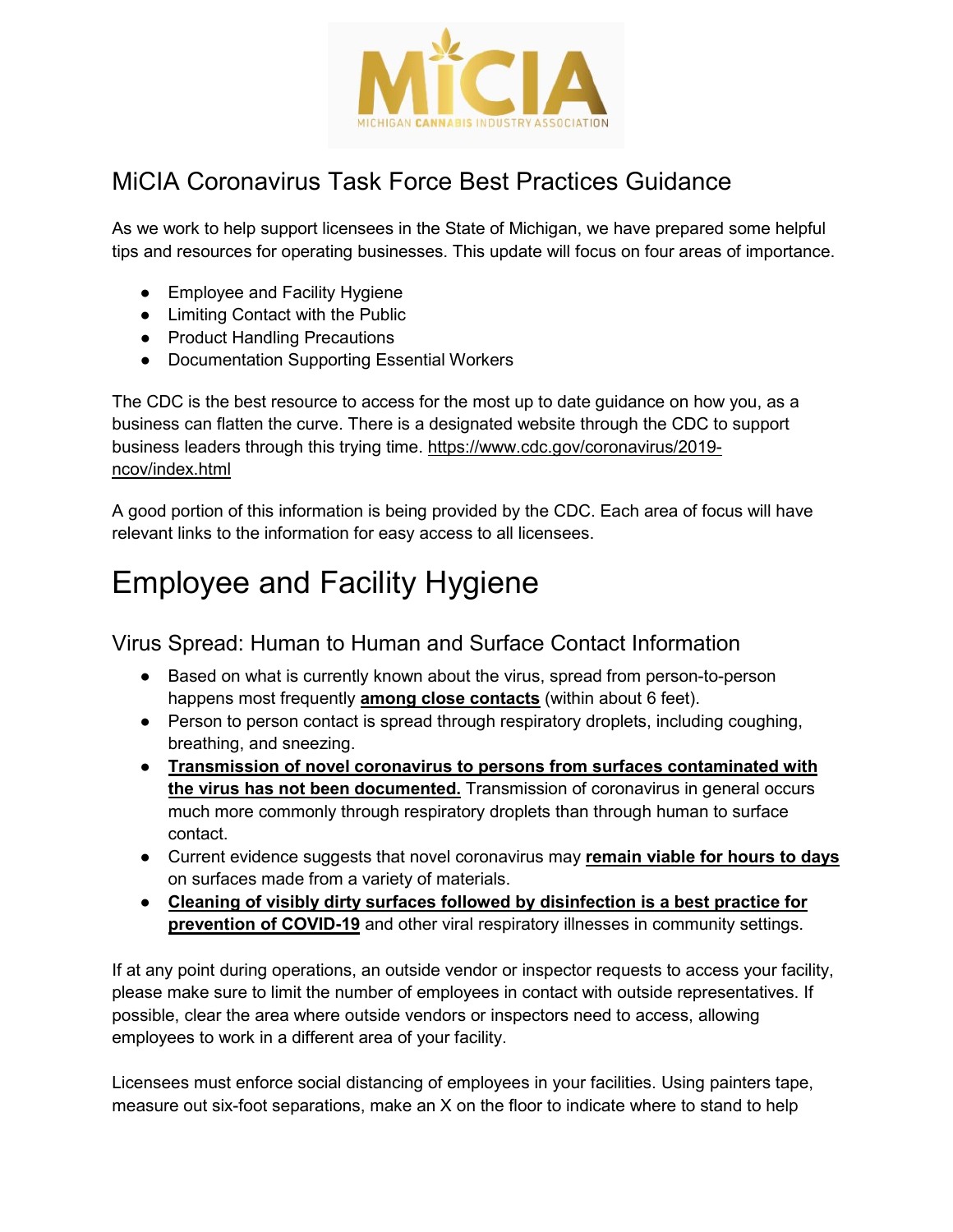guide employees. If at any time customers exit their vehicles on your property, you are responsible for enforcing this six-feet social distancing requirement.

### Facility Disinfecting

If surfaces are dirty, they should be cleaned using a detergent or soap and water prior to disinfection. For disinfection, diluted household bleach solutions, alcohol solutions with at least 70% alcohol, and most common EPA-registered household disinfectants should be effective.

Facilities should be cleaning surfaces frequently, once an hour to ensure proper disinfection.

Diluted household bleach solutions can be used if appropriate for the surface. Never mix household bleach with ammonia or any other cleanser. Prepare a bleach solution by mixing:

- 5 tablespoons (1/3 cup) bleach per gallon of water or
- 4 teaspoons bleach per quart of water

### Employee Hygiene

- Staff should wear disposable gloves for all tasks in the cleaning process, including handling trash. Please order gloves now if you have not already.
- All staff should [clean h](https://www.cdc.gov/handwashing/when-how-handwashing.html)ands often, including immediately after removing gloves and after contact with the public, by washing hands with soap and water for 20 seconds.
- If soap and water are not available and hands are not visibly dirty, an alcohol-based hand sanitizer that contains 60%-95% alcohol may be used.
- Follow normal preventive actions while at work and home, including cleaning hands and avoiding touching eyes, nose, or mouth with unwashed hands.
- Additional key times to clean hands include:
	- After blowing one's nose, coughing, or sneezing
	- After using the restroom
	- Before eating or preparing food

#### <https://www.cdc.gov/coronavirus/2019-ncov/community/organizations/cleaning-disinfection.html>

It is strongly recommended that licensees begin monitoring staff for any fever symptoms daily. Upon arrival into work, staff should be scanned for a fever using a forehead scanner. You can find forehead scanners at Walgreens or CVS, as well as big box stores like Walmart or Meijer's. If you find that an employee has a fever, they should be sent home immediately to prevent further spread of illness including COVID-19. Also, encourage employees to stay home if they are showing signs of a fever or dry cough or if someone in their home is showing signs of a fever and dry cough. If possible, consider splitting your workforce into teams, keeping teams separated and cleaning surfaces between shifts in case of necessary quarantines. Keep nonessential staff at home and prepare them to work outside of their scope if other members of the staff become ill.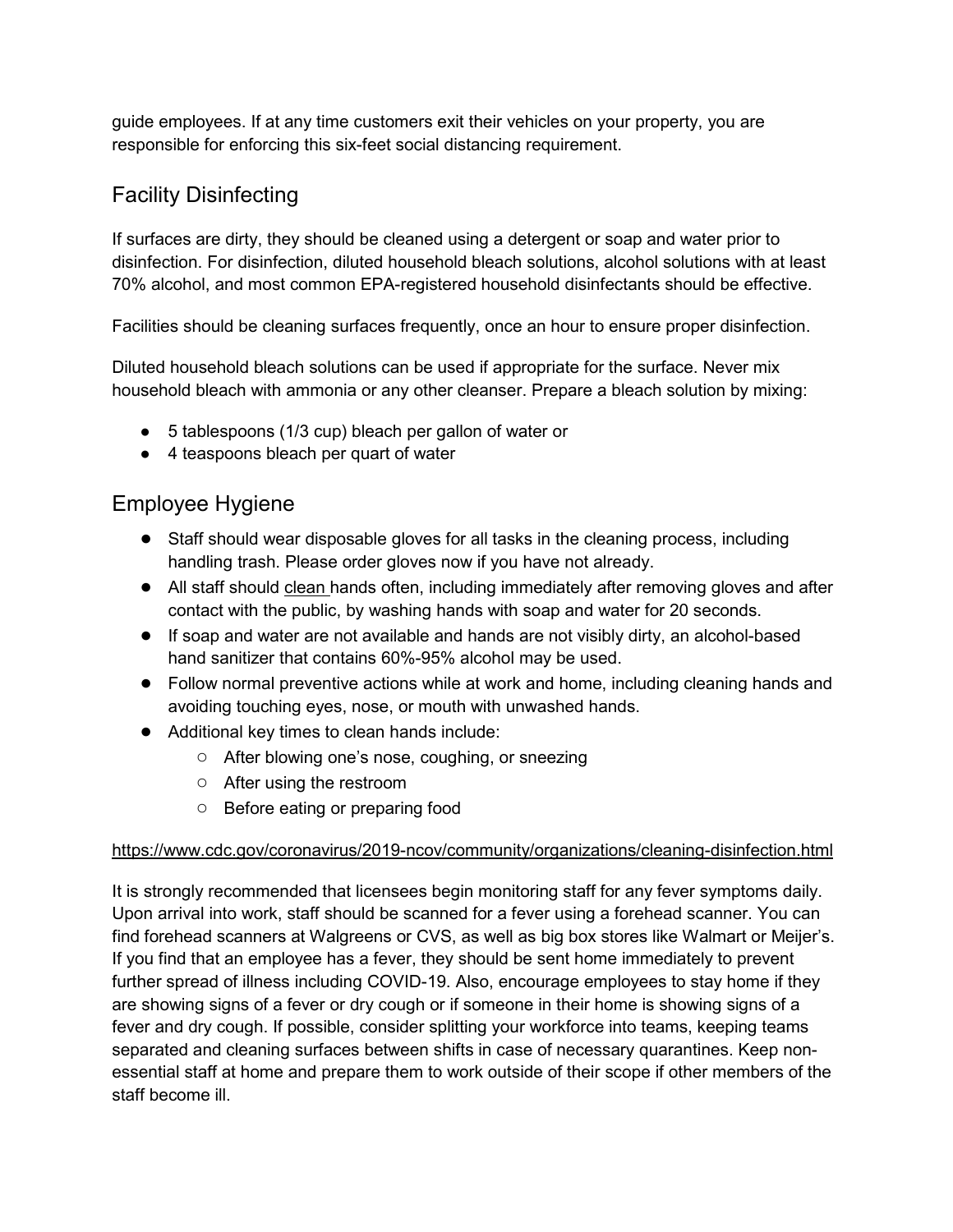# Limiting Contact with the Public

Licensees may not allow the public into their facilities at this time. Members have been provided resources to support home delivery and/or curbside services to the public. Per Gov. Whitmer's Stay Home Stay Safe executive order you must use this practice as it's the best way to protect patients, customers, and employees. Please [click the link here](https://www.micannabisindustryassociation.org/wp-content/uploads/2020/03/Memberemail.pdf) to access those procedures.

### Tips for Home Delivery/Curbside Delivery

- Wear gloves and a mask when delivering product to customers or patients.
- Limit the number of times a package is handled during the delivery process.
- Limit the exposure to delivery patients and customers by remaining at least six feet away when verifying identity through either medical marijuana cards or state issued IDs. A simple visualization of the patient or customers required identification is fine.

## Product Handling Precautions

Though the CDC has not released specific product and packaging guidance, it's strongly suggested that licensees follow a few basic guidelines when handling cannabis product in both sealed and unsealed packaging. The key to limiting transmission is limiting the amount of times a product package is handled by employees throughout the supply chain.

- Incoming products and supplies of any type should be quarantined at your facility, in a designated location, for at least 72 hours to help kill any contaminants that may be on the packaging.
- Products with sealed packaging should be wiped off after 72 hours of quarantine, ensuring that any potential contaminants are removed before being distributed to either patients or customers. Supplies that are in sealed packaging should be wiped before removal from the quarantine area.
- Any loose product, specifically flower product needs to be limited in employee handling. In addition to limited handling, flower should be pre-packaged in common purchase amounts. Leaving unpackaged cannabis out in the open breeds germs and possible contamination.
- Secure Transport should also limit handling of shipped cannabis products by packaging it in larger bags while transporting between suppliers and retail/provisioning centers.

# Documentation to Support Essential Workers

With the Governor's Executive Order, Stay Home Stay Safe, there are provisions for law enforcement to protect the public by ensuring all travel is necessary in nature. The good news, both medical and adult use cannabis is deemed essential by Governor Whitmer. That being said, it's imperative that we make sure to document those workers and protect them from any